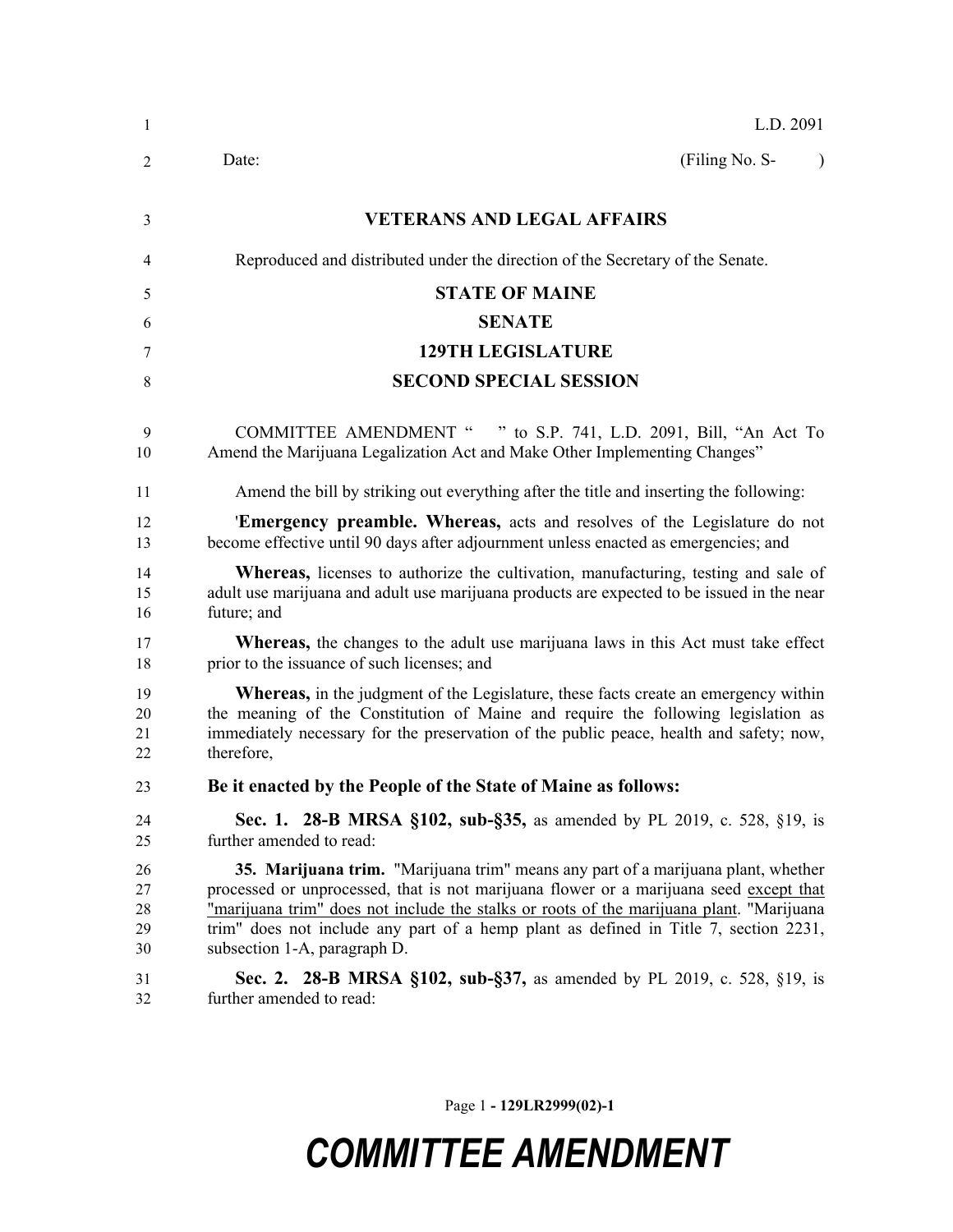**37. Mother plant.** "Mother plant" means a mature marijuana plant that is used solely for the taking of seedling cuttings. "Mother plant" does not include hemp as defined in Title 7, section 2231, subsection 1-A, paragraph D.

- **Sec. 3. 28-B MRSA §102, sub-§51,** as enacted by PL 2017, c. 409, Pt. A, §6, is amended to read:
- **51. Seedling.** "Seedling" means a marijuana plant that is:
- A. Not flowering;
- B. Less than 6 12 inches in height; and
- C. Less than 6 12 inches in width.

 **Sec. 4. 28-B MRSA §108,** as enacted by PL 2017, c. 409, Pt. A, §6, is amended to read:

#### **§108. Awareness and education on public Public health and safety matters programs**

 The department shall develop and implement or facilitate the development and implementation by a public or private entity of programs, initiatives and campaigns focused on increasing the awareness and education of the public on health and safety matters and in addressing public and behavioral health needs relating to the use of marijuana and marijuana products, including, but not limited to, programs, initiatives and campaigns focused on preventing and deterring the use of marijuana and marijuana products by persons under 21 years of age and public and behavioral health programs and services, including, but not limited to, evidence-based substance use prevention and treatment programs, early intervention services and grants for schools or community- based organizations that provide programs for youth substance use education and prevention as described under Title 5, chapter 521. Programs, initiatives and campaigns developed and implemented pursuant to this section may be funded with revenue from the Adult Use Marijuana Public Health and Safety Fund established in section 1101. The department may adopt rules to implement this section.

 **Sec. 5. 28-B MRSA §109,** as enacted by PL 2017, c. 409, Pt. A, §6, is amended to read:

#### **§109. Enhanced training for criminal justice agencies and municipalities**

 The department shall develop and implement or facilitate the development and implementation by a public or private entity of programs or initiatives providing enhanced training for criminal justice agencies and municipal officers and employees in the requirements and enforcement of this chapter and the rules adopted pursuant to this chapter, including, but not limited to, programs providing grants to regional or local criminal justice agencies and municipalities to train law enforcement officers and, when applicable, municipal officers and employees, in inspections, investigations, searches, seizures, forfeitures and personal use and home cultivation allowances under this chapter and chapter 3 and the rules adopted pursuant to this chapter and; in drug recognition procedures and the general enforcement of the State's motor vehicle and criminal laws relating to the use of marijuana; and in restorative justice, jail diversion, marijuana

Page 2 **- 129LR2999(02)-1**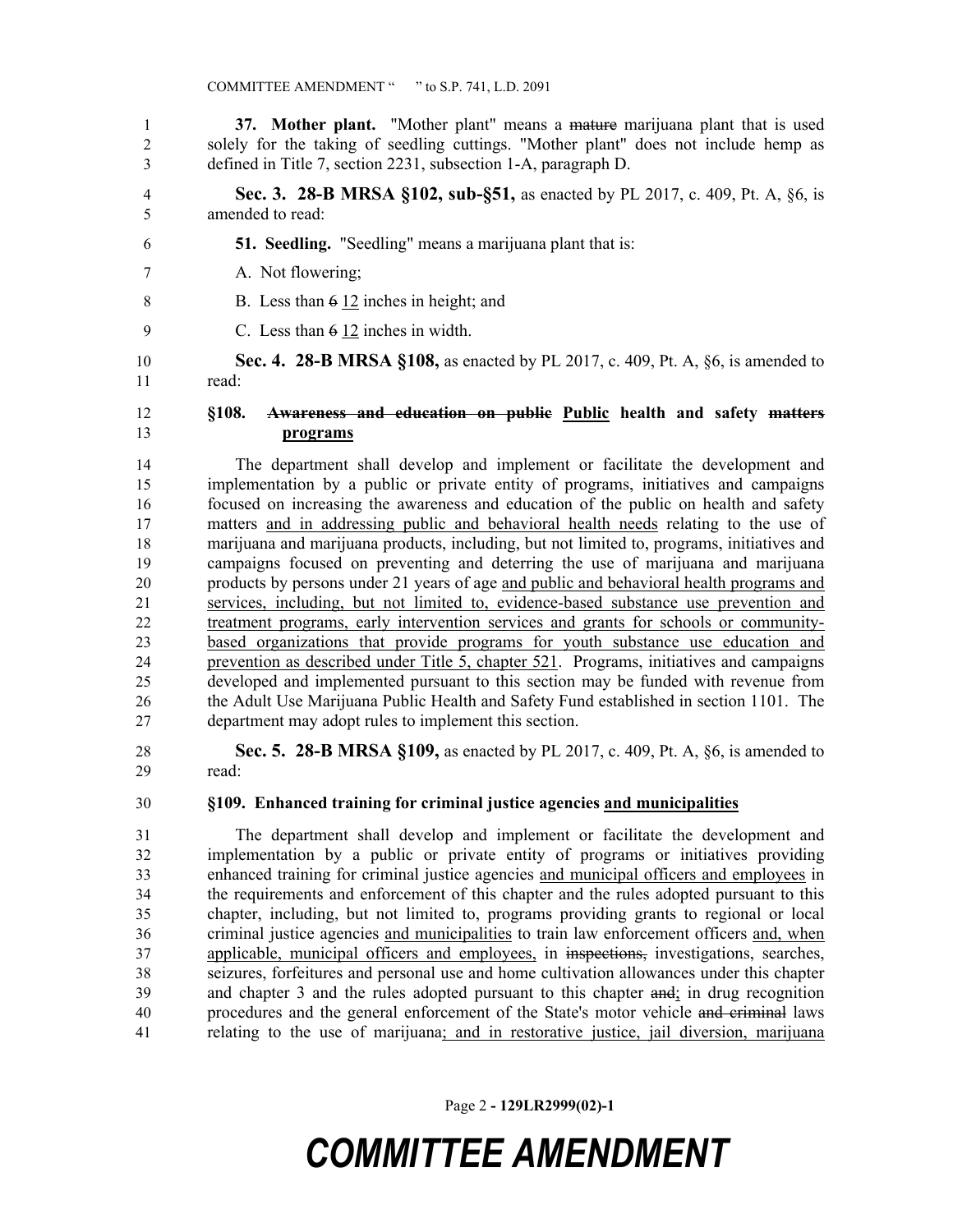industry-specific technical assistance and mentoring for economically disadvantaged persons in communities disproportionately affected by high rates of arrest and 3 incarceration for marijuana-related offenses. Training programs or initiatives for criminal 4 justice agencies developed and implemented pursuant to this section may be funded with revenue from the Adult Use Marijuana Public Health and Safety Fund established in section 1101. The department may adopt rules to implement this section.

 **Sec. 6. 28-B MRSA §501, sub-§6,** as amended by PL 2019, c. 231, Pt. B, §3, is further amended to read:

 **6. Limited authorization for sale of marijuana plants and, marijuana seeds, marijuana flower and marijuana trim by registered caregiver or registered dispensary to cultivation facility licensee.** Notwithstanding any other provision of law to the contrary and subject to the requirements and restrictions of this section, for a period starting on the date that the department issues the first active cultivation facility license 14 under section 205, subsection 4 and, except as provided in paragraph A, ending 2 years 15 after that date January 1, 2021, a registered caregiver or a registered dispensary may sell marijuana plants and, marijuana seeds, marijuana flower and marijuana trim to a cultivation facility licensee that is also a registered caregiver or a registered dispensary and a cultivation facility licensee that is also a registered caregiver or a registered dispensary may purchase marijuana plants and, marijuana seeds, marijuana flower and marijuana trim from a registered caregiver or a registered dispensary. The department shall post on its publicly accessible website information regarding the date on which the 22 department issues the first active cultivation facility license and the date that is 2 years after the date the first active cultivation facility license is issued.

 A. Beginning on the date that the department issues the first active cultivation facility license and, except as provided by the department by rule pursuant to this 26 paragraph, ending 2-years after that date January 1, 2021, in an active cultivation facility license issued to any cultivation facility licensee that has demonstrated to the department's satisfaction that the licensee is also a registered caregiver or a registered dispensary, the department shall include language authorizing the licensee, at any time within the licensee's first year of licensure prior to January 1, 2021 or the expiration of the licensee's license, whichever is earlier, to purchase an unlimited number of marijuana plants and marijuana seeds and an unlimited amount of marijuana flower and marijuana trim from registered caregivers and registered dispensaries. This The department may by rule extend the end date for the general authorization under this subsection beyond January 1, 2021, except that the end date may not be extended by the department beyond January 1, 2022. In the event that the department adopts by rule an end date for the general authorization under this subsection that is later than January 1, 2021, beginning on the effective date of the rule, the department shall use that later end date in providing the specific authorization that may be granted pursuant to this paragraph to a cultivation facility licensee that is also a registered caregiver or a registered dispensary. The authorization under this paragraph may not be included in any cultivation facility license issued upon renewal under section 209.

 B. A cultivation facility licensee authorized pursuant to paragraph A to purchase marijuana plants and, marijuana seeds, marijuana flower and marijuana trim from registered caregivers and registered dispensaries that transacts such a purchase shall

Page 3 **- 129LR2999(02)-1**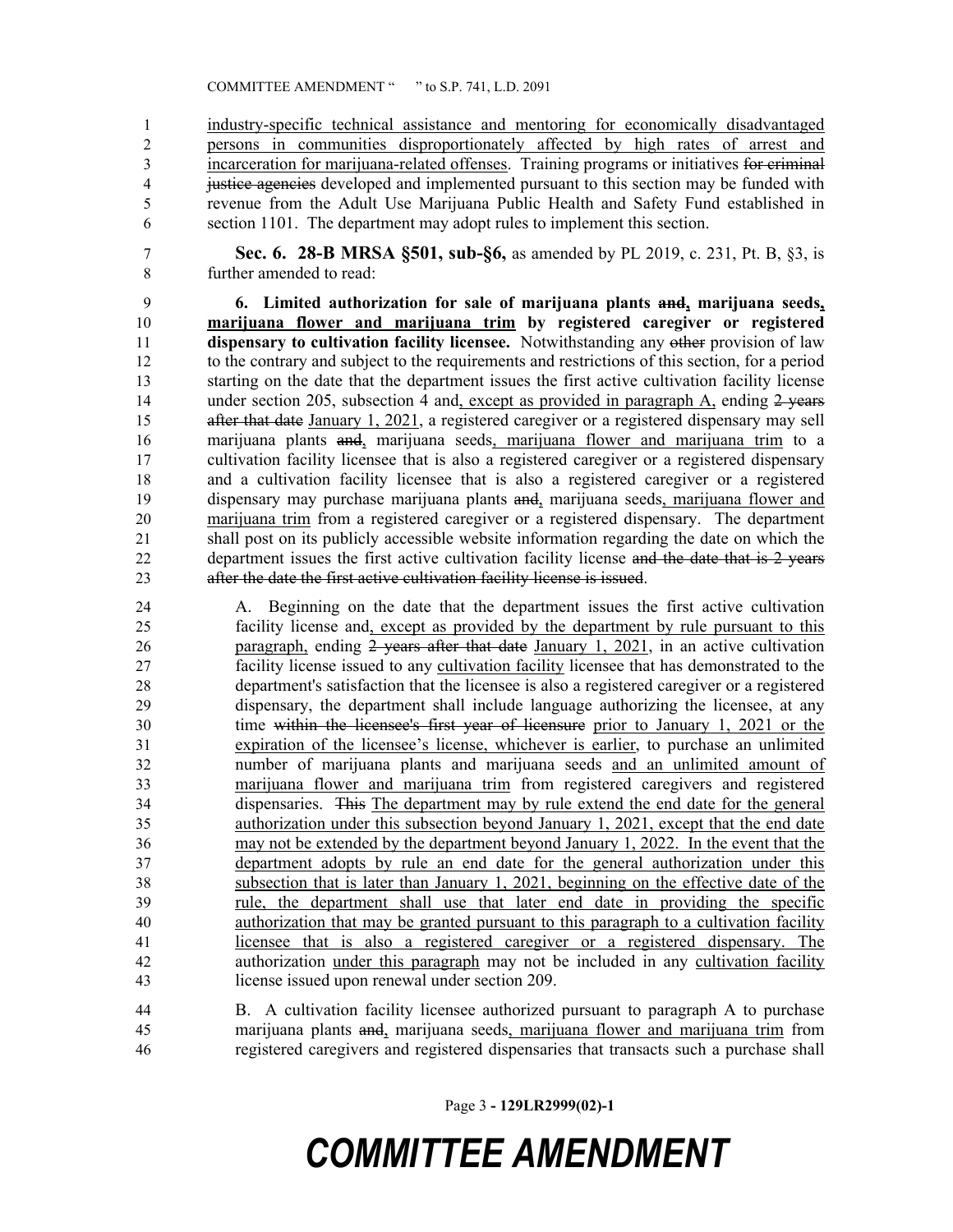pay to the State Tax Assessor the excise taxes imposed pursuant to Title 36, chapter 723 on the sale of the marijuana plants and, marijuana seeds, marijuana flower and marijuana trim. In addition to payment of the required excise taxes under this paragraph, the cultivation facility licensee shall provide the department with an accounting of the transaction, which must include information on the registered caregiver or registered dispensary from which the licensee purchased the marijuana plants and, marijuana seeds, marijuana flower and marijuana trim; the number of mature marijuana plants, immature marijuana plants, seedlings and marijuana seeds purchased in the transaction; the amount, by weight, of marijuana flower and marijuana trim purchased in the transaction; and any other information required by 11 the department by rule.

 C. A cultivation facility licensee authorized pursuant to paragraph A to purchase 13 marijuana plants and, marijuana seeds, marijuana flower and marijuana trim from registered caregivers and registered dispensaries may purchase an unlimited number of marijuana plants and marijuana seeds and an unlimited amount of marijuana flower and marijuana trim from more than one registered caregiver or registered dispensary and may transact more than one purchase of marijuana plants and 18 marijuana seeds such items from a registered caregiver or registered dispensary. A registered caregiver or registered dispensary may not sell marijuana plants and, marijuana seeds, marijuana flower or marijuana trim to more than one cultivation 21 facility licensee authorized pursuant to paragraph A to purchase marijuana plants and marijuana seeds such items from registered caregivers and registered dispensaries and may not transact more than one sale of marijuana plants and marijuana seeds such items to a cultivation facility licensee authorized to make such purchases pursuant to paragraph A.

 D. A cultivation facility licensee that violates this subsection or the rules adopted pursuant to this subsection is subject to the imposition by the department of monetary penalties, a license revocation or suspension and an order directing the destruction of unauthorized marijuana plants and, marijuana seeds, marijuana flower and marijuana trim pursuant to subchapter 8 in addition to any criminal or civil penalties that may be imposed pursuant to other applicable laws or rules. A registered caregiver or registered dispensary that violates paragraph C this subsection or the rules adopted pursuant to this subsection is subject to the revocation of its registration or other applicable penalty under the Maine Medical Use of Marijuana Act in addition to any criminal or civil penalties that may be imposed pursuant to other applicable laws or rules.

 For the purposes of this subsection, "a cultivation facility licensee that is also a registered caregiver or a registered dispensary" means a cultivation facility licensee that shares a common officer, director, manager, general partner or direct financial interest with a registered caregiver or a registered dispensary.

- The department shall adopt rules to implement this subsection. Rules adopted pursuant to
- this subsection are routine technical rules as defined in Title 5, chapter 375, subchapter 2-A.
- This subsection is repealed January 1, 2022.

Page 4 **- 129LR2999(02)-1**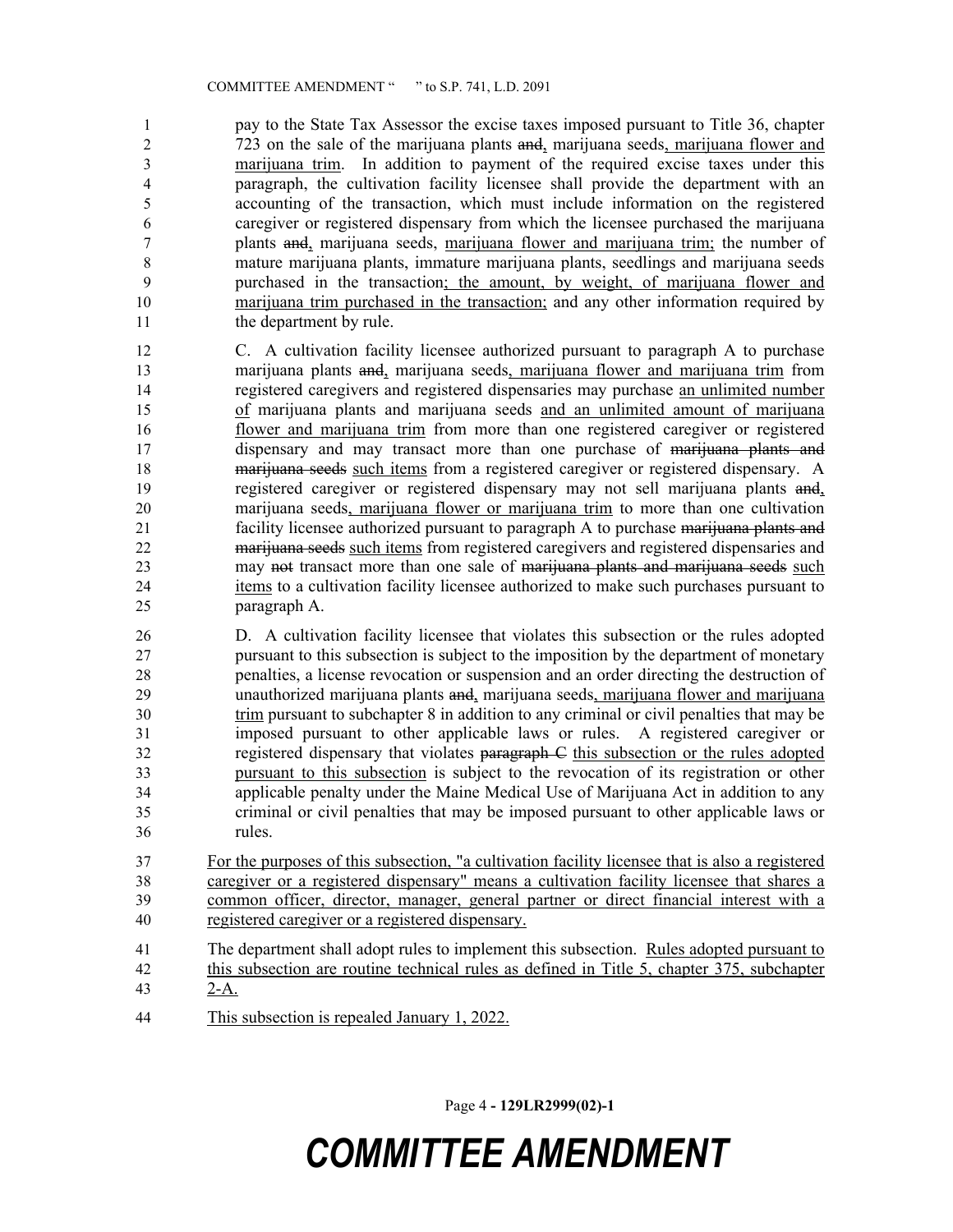**Sec. 7. 28-B MRSA §902, sub-§1,** as enacted by PL 2017, c. 409, Pt. A, §6, is amended to read: **1. Membership.** The commission consists of the following 15 21 members: A. Two members of the Senate, including members from each of the 2 parties holding the largest number of seats in the Legislature, appointed by the President of the Senate; B. Two members of the House of Representatives, including members from each of the 2 parties holding the largest number of seats in the Legislature, appointed by the Speaker of the House of Representatives; C. The Commissioner of Administrative and Financial Services or the commissioner's designee; D. The Commissioner of Agriculture, Conservation and Forestry or the commissioner's designee; E. The Commissioner of Health and Human Services or the commissioner's designee; F. The Commissioner of Labor or the commissioner's designee; G. The Commissioner of Public Safety or the commissioner's designee; 18 H. The following 3 6 members, appointed by the President of the Senate: (1) A representative of a statewide association representing prosecutors; (2) A representative of a statewide association representing the medical marijuana industry; and 22 (3) A member of the public; and (4) A member of the public with demonstrated expertise in the cultivation of marijuana or the manufacturing of marijuana concentrate and marijuana products; (5) A representative of a statewide association representing defense attorneys; and (6) A representative of a national association ensuring equality of rights for all persons; and I. The following 3 6 members, appointed by the Speaker of the House of Representatives: (1) A representative of a statewide association representing the adult use marijuana industry; (2) A member of the public with demonstrated expertise and credentials in public health policy; and 35 (3) A member of the public. (4) A qualifying patient;

Page 5 **- 129LR2999(02)-1**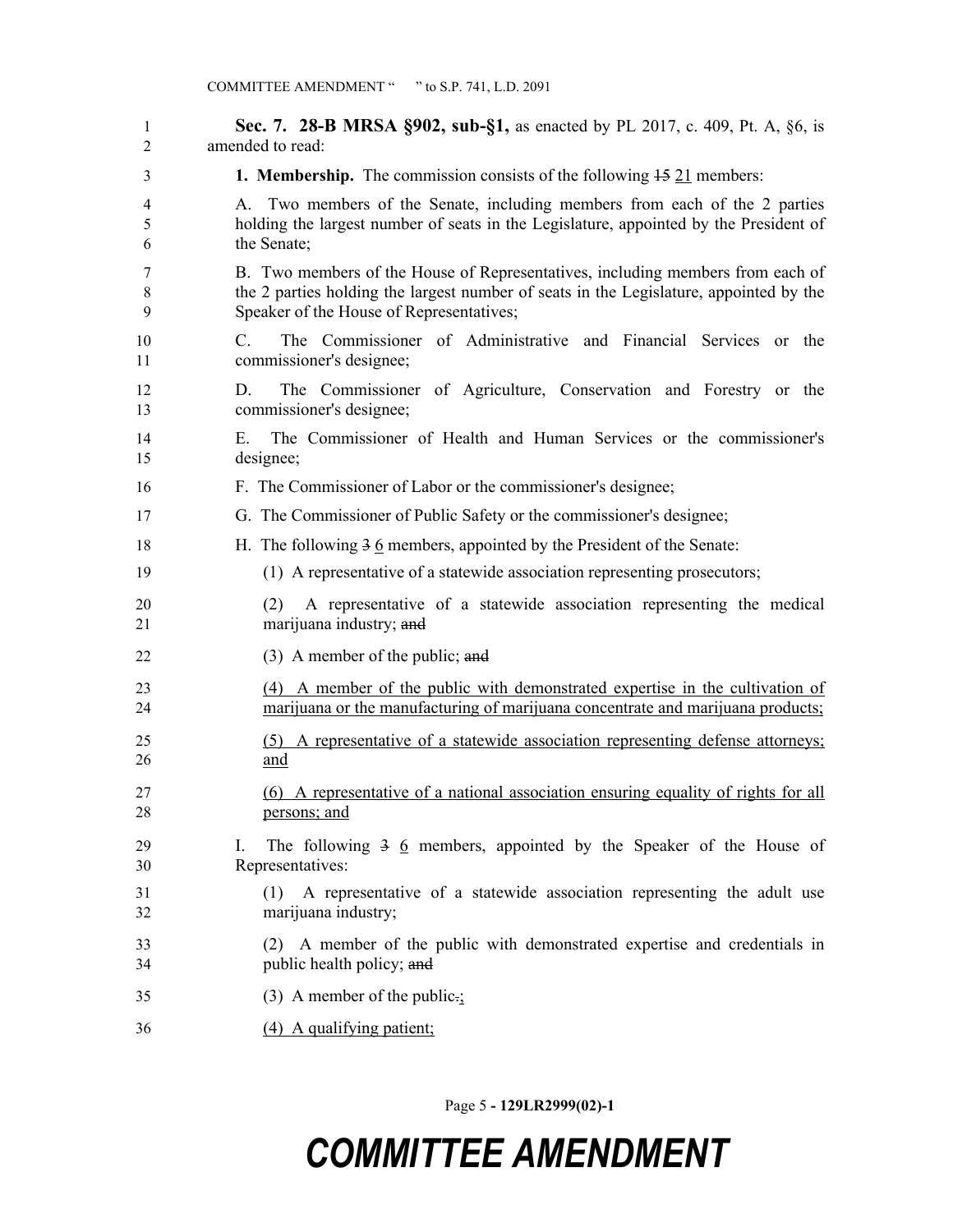|                                                    | <b>COMMITTEE AMENDMENT "</b><br>" to S.P. 741, L.D. 2091                                                                                                                                                                                                                                                                                                                                                                                                                                                                                                                                                                                                                                                                                                    |
|----------------------------------------------------|-------------------------------------------------------------------------------------------------------------------------------------------------------------------------------------------------------------------------------------------------------------------------------------------------------------------------------------------------------------------------------------------------------------------------------------------------------------------------------------------------------------------------------------------------------------------------------------------------------------------------------------------------------------------------------------------------------------------------------------------------------------|
| -1                                                 | (5) A member of a federally recognized Indian tribe in the State; and                                                                                                                                                                                                                                                                                                                                                                                                                                                                                                                                                                                                                                                                                       |
| $\overline{2}$<br>3                                | A representative of the Maine chapter of a national civil liberties<br>(6)<br>organization.                                                                                                                                                                                                                                                                                                                                                                                                                                                                                                                                                                                                                                                                 |
| 4                                                  | <b>Sec. 8. 28-B MRSA §902, sub-§5, as enacted by PL 2017, c. 409, Pt. A, §6, is</b>                                                                                                                                                                                                                                                                                                                                                                                                                                                                                                                                                                                                                                                                         |
| 5                                                  | amended to read:                                                                                                                                                                                                                                                                                                                                                                                                                                                                                                                                                                                                                                                                                                                                            |
| 6                                                  | <b>5. Quorum.</b> A quorum of the commission consists of 8 11 members.                                                                                                                                                                                                                                                                                                                                                                                                                                                                                                                                                                                                                                                                                      |
| 7                                                  | <b>Sec. 9. 28-B MRSA §1101, sub-§2,</b> as enacted by PL 2017, c. 409, Pt. A, §6, is                                                                                                                                                                                                                                                                                                                                                                                                                                                                                                                                                                                                                                                                        |
| 8                                                  | amended to read:                                                                                                                                                                                                                                                                                                                                                                                                                                                                                                                                                                                                                                                                                                                                            |
| 9                                                  | 2. Uses of fund. Money credited to the fund pursuant to subsection 1 may be used                                                                                                                                                                                                                                                                                                                                                                                                                                                                                                                                                                                                                                                                            |
| 10                                                 | by the department as provided in this subsection.                                                                                                                                                                                                                                                                                                                                                                                                                                                                                                                                                                                                                                                                                                           |
| 11                                                 | A. No more than 50% of all money credited to the fund may be expended by the                                                                                                                                                                                                                                                                                                                                                                                                                                                                                                                                                                                                                                                                                |
| 12                                                 | department to fund public health and safety awareness and education programs,                                                                                                                                                                                                                                                                                                                                                                                                                                                                                                                                                                                                                                                                               |
| 13                                                 | initiatives, campaigns and activities relating to the sale and use of adult use marijuana                                                                                                                                                                                                                                                                                                                                                                                                                                                                                                                                                                                                                                                                   |
| 14                                                 | and adult use marijuana products conducted in accordance with section 108 by the                                                                                                                                                                                                                                                                                                                                                                                                                                                                                                                                                                                                                                                                            |
| 15                                                 | department, another state agency or department or any other public or private entity.                                                                                                                                                                                                                                                                                                                                                                                                                                                                                                                                                                                                                                                                       |
| 16                                                 | B. No more than 50% of all money credited to the fund may be expended by the                                                                                                                                                                                                                                                                                                                                                                                                                                                                                                                                                                                                                                                                                |
| 17                                                 | department to fund enhanced law enforcement training programs relating to the sale                                                                                                                                                                                                                                                                                                                                                                                                                                                                                                                                                                                                                                                                          |
| 18                                                 | and use of adult use marijuana and adult use marijuana products for local, county and                                                                                                                                                                                                                                                                                                                                                                                                                                                                                                                                                                                                                                                                       |
| 19                                                 | state law enforcement officers conducted for criminal justice agencies and                                                                                                                                                                                                                                                                                                                                                                                                                                                                                                                                                                                                                                                                                  |
| 20                                                 | municipalities in accordance with section 109 by the department, the Maine Criminal                                                                                                                                                                                                                                                                                                                                                                                                                                                                                                                                                                                                                                                                         |
| 21                                                 | Justice Academy, another state agency or department or any other public or private                                                                                                                                                                                                                                                                                                                                                                                                                                                                                                                                                                                                                                                                          |
| 22                                                 | entity.                                                                                                                                                                                                                                                                                                                                                                                                                                                                                                                                                                                                                                                                                                                                                     |
| 23                                                 | <b>Sec. 10. 36 MRSA §4923, sub-§5, as enacted by PL 2019, c. 231, Pt. B, §7, is</b>                                                                                                                                                                                                                                                                                                                                                                                                                                                                                                                                                                                                                                                                         |
| 24                                                 | amended to read:                                                                                                                                                                                                                                                                                                                                                                                                                                                                                                                                                                                                                                                                                                                                            |
| 25<br>26<br>27<br>28<br>29<br>30<br>31<br>32<br>33 | Excise tax on purchases from registered caregivers and registered<br>5.<br>dispensaries. A cultivation facility licensee authorized pursuant to Title 28-B, section<br>501, subsection 6, paragraph A to purchase marijuana plants and, marijuana seeds,<br>marijuana flower and marijuana trim from registered caregivers and registered<br>dispensaries that transacts such a purchase shall pay to the assessor the excise taxes that<br>would have been imposed under subsections 1 to 4 on the sale of the marijuana plants<br>and, marijuana seeds, marijuana flower and marijuana trim if the marijuana plants and,<br>marijuana seeds, marijuana flower and marijuana trim had been sold by a cultivation<br>facility licensee to another licensee. |
| 34                                                 | <b>Emergency clause.</b> In view of the emergency cited in the preamble, this                                                                                                                                                                                                                                                                                                                                                                                                                                                                                                                                                                                                                                                                               |
| 35                                                 | legislation takes effect when approved."                                                                                                                                                                                                                                                                                                                                                                                                                                                                                                                                                                                                                                                                                                                    |
| 36                                                 | <b>SUMMARY</b>                                                                                                                                                                                                                                                                                                                                                                                                                                                                                                                                                                                                                                                                                                                                              |
| 37                                                 | This amendment replaces the bill, adds an emergency preamble and emergency                                                                                                                                                                                                                                                                                                                                                                                                                                                                                                                                                                                                                                                                                  |
| 38                                                 | clause and amends the adult use marijuana laws as follows.                                                                                                                                                                                                                                                                                                                                                                                                                                                                                                                                                                                                                                                                                                  |
| 39<br>40                                           | It amends the definition of "mother plant" to remove the requirement that a<br>1.<br>marijuana plant that is a mother plant must be a mature marijuana plant.                                                                                                                                                                                                                                                                                                                                                                                                                                                                                                                                                                                               |

Page 6 **- 129LR2999(02)-1**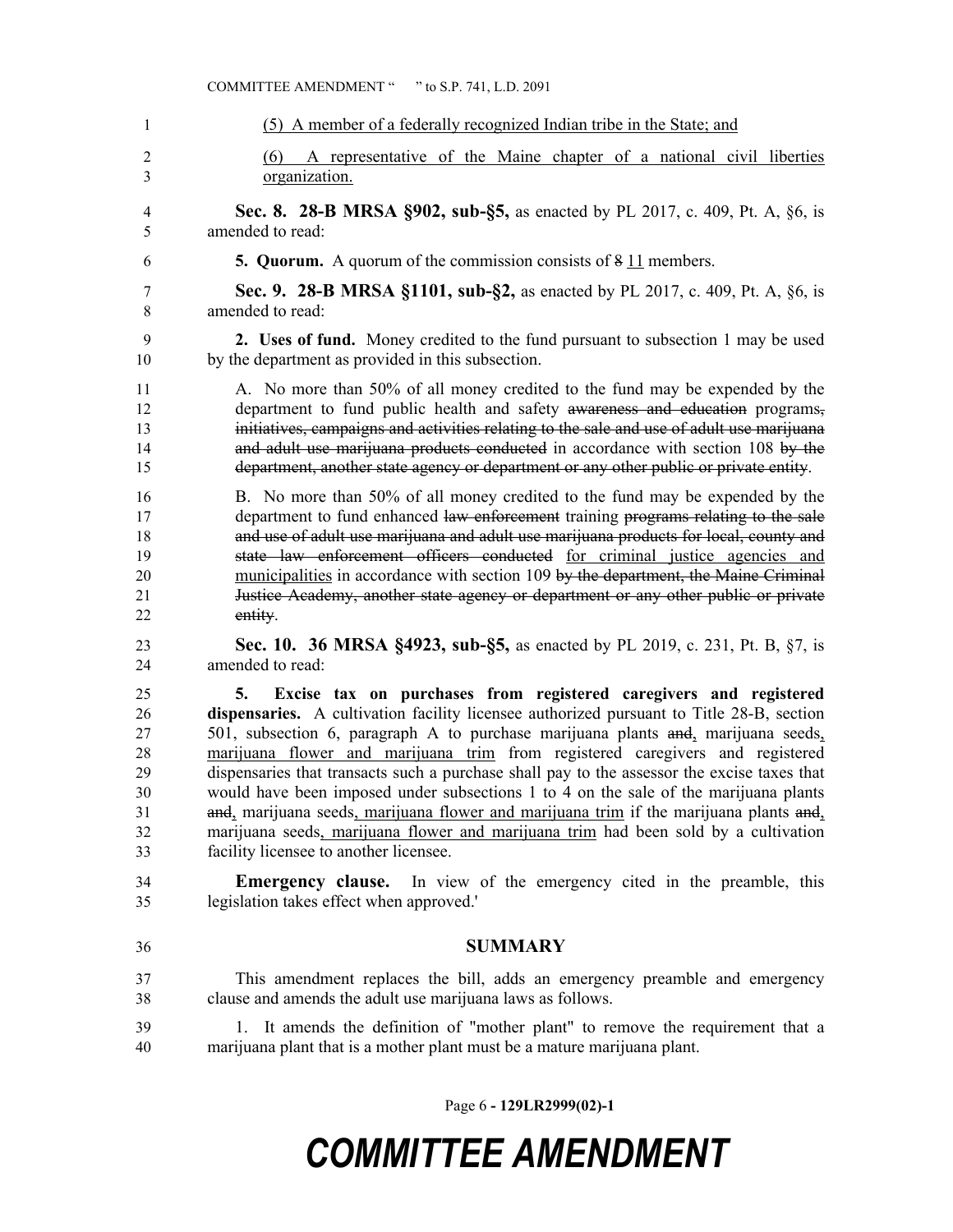2. Like the bill, it amends the definition of "marijuana trim" to exclude the stalks and roots of a marijuana plant.

 3. Like the bill, it amends the definition of "seedling" to increase the size of what is considered a seedling from less than 6 inches in height and width to less than 12 inches in height and width.

 4. It clarifies the scope of public health and safety programs to be implemented or facilitated by the Department of Administrative and Financial Services by including programs and services focused on public and behavioral health, to be funded through the Adult Use Marijuana Public Health and Safety Fund established under the Maine Revised Statutes, Title 28-B, section 1101. It also clarifies the scope of enhanced training for criminal justice agencies to be implemented or facilitated by the department by making eligible for that training municipal officials and employees and by including within that scope training regarding restorative justice, jail diversion, marijuana industry-specific technical assistance and mentoring for economically disadvantaged persons in communities disproportionately affected by high rates of arrest and incarceration for marijuana-related offenses, also to be funded through the Adult Use Marijuana Public Health and Safety Fund.

 5. It amends the provision in the law that provides a limited authorization for the sale of marijuana plants and marijuana seeds by a registered caregiver or registered dispensary to a cultivation facility licensee as follows.

- A. It expands this provision to authorize the sale of marijuana flower and marijuana 22 trim in addition to marijuana plants and seeds, all of which are subject to payment of 23 the adult use marijuana excise tax.
- B. It removes the prohibition on a registered caregiver's or registered dispensary's conducting more than one sales transaction with a cultivation facility licensee under this provision.
- C. It clarifies the end date of the period in which the authorization to make such purchases may be granted to a cultivation facility licensee by specifying that the end date is January 1, 2021; however, it provides that the Department of Administrative and Financial Services may by rule extend that end date beyond January 1, 2021 but not beyond January 1, 2022. It does not change the limitation that this authorization may be provided to a cultivation facility licensee only in an initial license and may not be provided in a license issued upon renewal.
- D. It clarifies that the requirement that a cultivation facility licensee eligible for this authorization also be a registered caregiver or a registered dispensary means that the licensee must share a common officer, director, manager, general partner or direct financial interest with a registered caregiver or a registered dispensary.
- E. It changes the department's rule-making authority relating to this provision from major substantive rulemaking to routine technical rulemaking.
- F. It repeals the provision authorizing such purchases on January 1, 2022.
- It also amends the tax laws relating to the adult use marijuana excise tax to incorporate the changes made to this limited authorization provision.

Page 7 **- 129LR2999(02)-1**